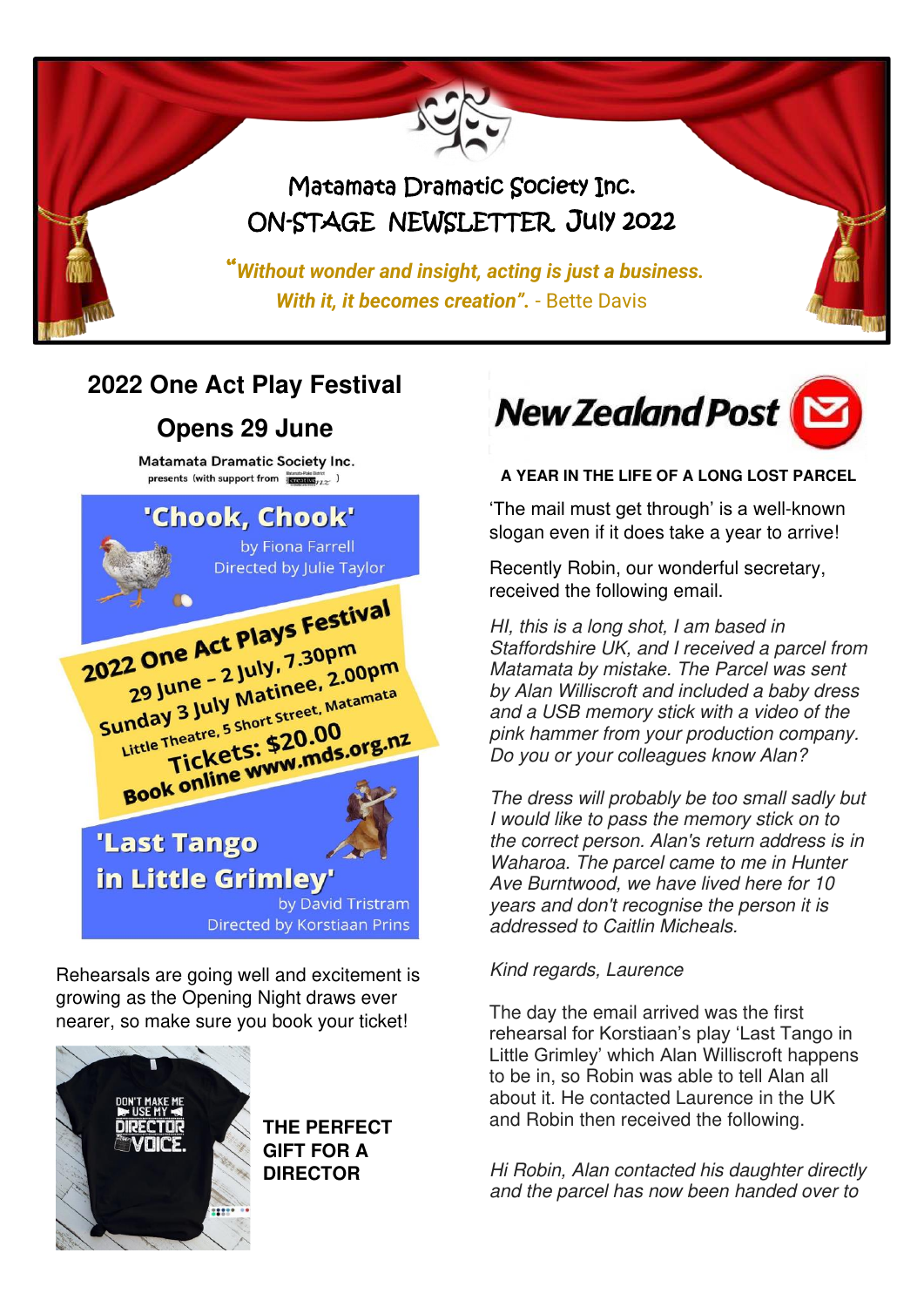her. Thank you for your help, thought you would like to know.

I hope you and all of your colleagues are well and have some great productions. I did watch some and would happily attend.

Regards, Laurence Hubble



Alan's daughter Caitlin and her husband with the items in the long lost parcel that took over a year to finally get to them. However, better late than never I guess!

### **REVIEWING THE SITUATION**



And it certainly was "encores" all round for this energetic and enthusiastic production. Finally out of lockdowns and the challenges of COVID, Matamata Musical Theatre's 'Encore Cabaret' was a delight to watch and listen to. Congratulations to both the onstage and offstage teams for a fine performance of songs and skits from previous shows by the Musical Theatre across the years.

Sharon Butterworth did a great job in writing and then pulling the show together despite cast members going down with COVID during the six weeks of rehearsals. With such an array of talent it was no wonder this production was such a success and theatre starved audiences had a ball singing along to

the well-known songs. A highlight was the duo Billy T James number and seeing Bob Blackwell front and centre and Teresa Hopkins in the chorus after her successful debut performance in 'Any Port in a Pandemic'.



#### **NEW EFTPOS MACHINE**

Turning up for Friday Flicks and discovering that the Eftpos was out of action was a bit of a shock as I didn't take any cash with me! It was rather embarrassing as I was supposed to be paying for

a friend as well as myself!

Anyway, Korstiaan has now received the new machine so all is well and we are back up and running for Eftpos-wise members.



**FRIDAY FLICKS** 

### **THIS FRIDAY 17 June 2022 at 7.30PM**

*'Percy vs Goliath'* Starring Christopher Walken and Christina Ricci is a 2021 drama biopic film directed by Clark Johnson. It is based on the life of Percy Schmeiser, a 70-year-old Saskatchewan farmer who gets sued by a corporate giant for allegedly using their patented seeds. **Book online at [www.mds.org.nz](http://www.mds.org.nz/)**



**YES, MICHAEL IS COMING BACK MEMBERS! With his Arts on Tour One Man Show** 



**On Saturday 23 July 2022** 

**You will be able to book online nearer the time at www.mds.org.nz**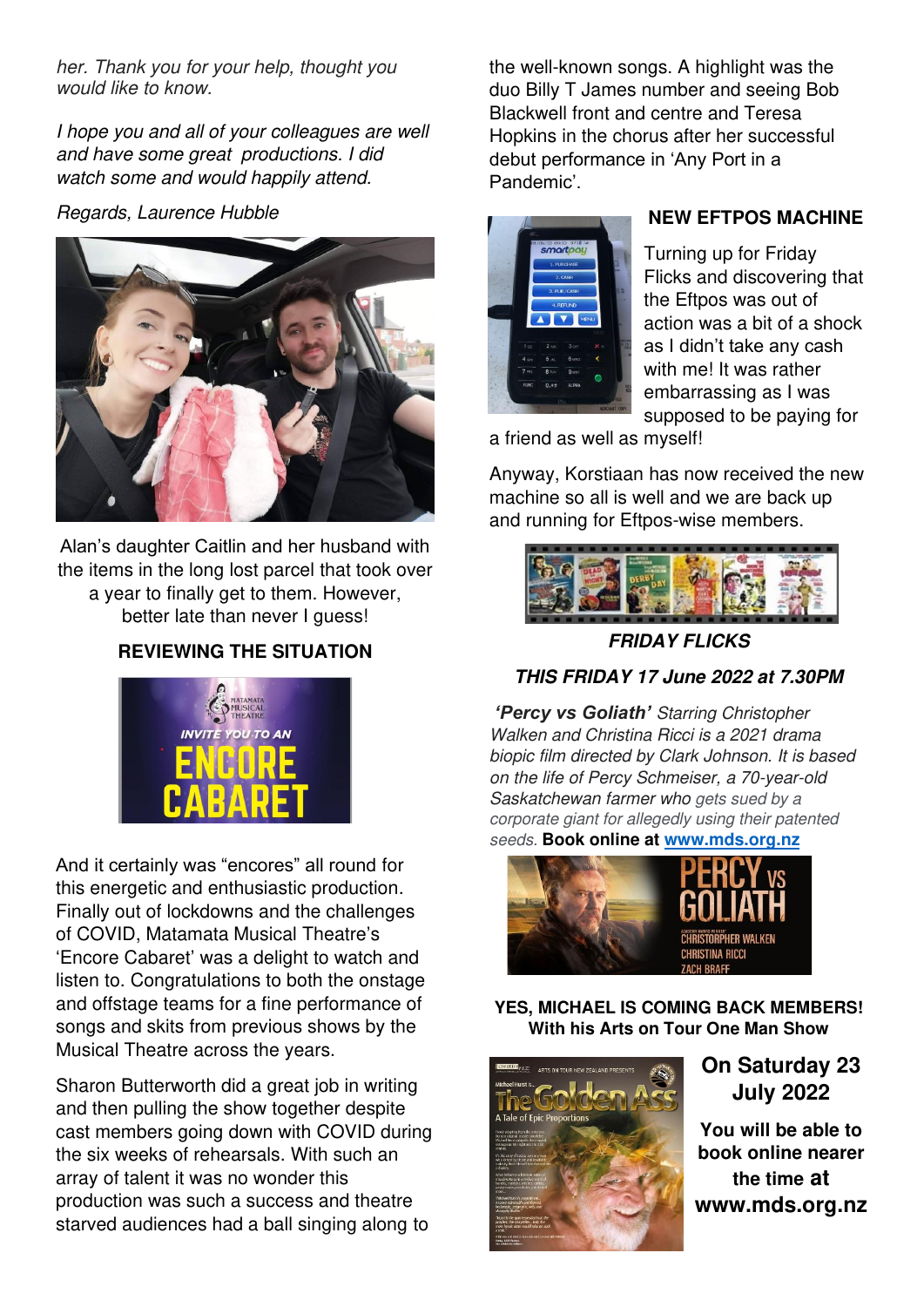The Golden Ass is a modern take on the first century novel by Apuleius, a glorious satire of its time, and the only Latin novel to survive in its entirety. Michael brings this fantastical, hilarious, and sometimes terrifying tale into the 21st century.

It is a tale of Lucius, a young man who, driven by desperate desire and insatiable curiosity, performs an act of magic on himself and accidentally transforms into a donkey. Perilous adventures follow, with Lucius falling into the hands of bandits, cultists, witches, slaves, circuses, soldiers and more.

The Golden Ass is a dazzling combination of allegory, satire and sheer exuberance which has inspired the likes of Shakespeare, Boccaccio, Cervantes and Keats. It remains powerfully relevant today in its plea for empathy and compassion in a world gone mad.



We last saw Michael in *Matamata in '*The *Daylight Atheist' by award*-winning satirical cartoonist, Tom Scott. So you sure *won't*  want to miss this production with one of New *Zealand's most amazing actors*!

## **Coming up Around the District**

**Matamata Chamber of Commerce Mid-Winter on the Green** promotion will be held this Friday June 17, on the Green in front of Railside (4.30pm-7.30pm)

Our talented and enthusiastic group **The Improv-ables** will be taking part at 7.00- 7.30pm, which will be great PR for them. So break a leg folks!

**Te Aroha Dramatic Society Inc.**  At last, after all the postponements is proud to present



- Thursday 28 July 7.30pm
- Friday 29 July 7.30pm
- Saturday 30 July 7.30pm

### **Cambridge Gaslight Theatre**

#### **'Things I Know to be True'**

by Andrew Bovell featuring the music of Nils Frahm. Directed by Chrissy Hodkinson

## **From 30 July – 13 August 2022**